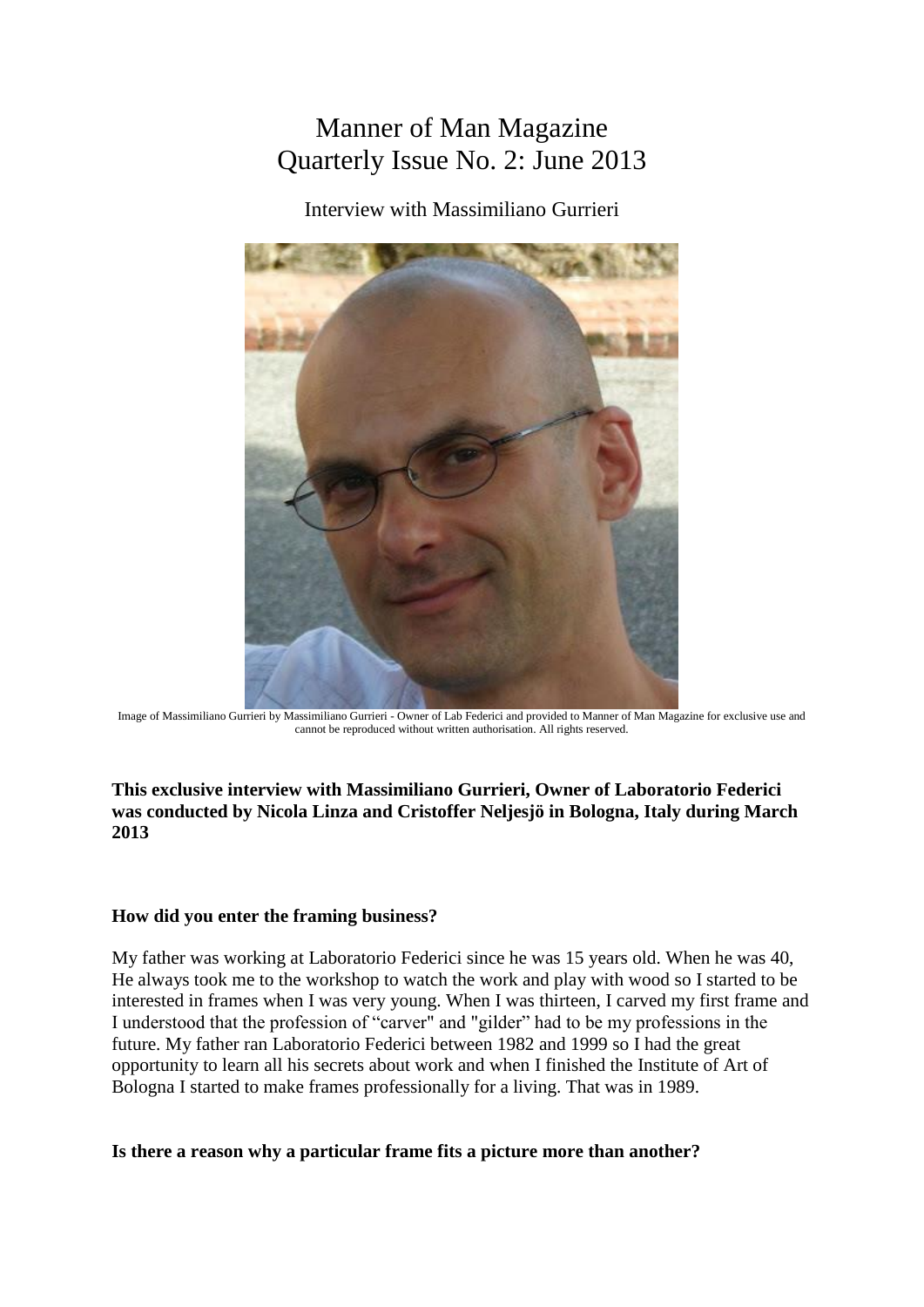The frames have always to follow their paintings in shape and style because they actually are complementary to them. In terms of shape and style, the major rules for framing are the following:

- If you have a portrait you should frame it with a frame with a large section width and with big carvings to give to it importance.

- If you have a landscape you just have to do the opposite, using a smaller section width and with smaller carving just because the landscapes themselves are plenty of small details.

So this is more or less the way we have to reason. *"Frames have to follow paintings in their style and shape!"* In terms of light that we are trying to give to dark paintings by framing them we can use sometimes gilt and dark lacquered frames rather than bright gilt frames.

Actually when a painting is dark should be framed with a very dark frame to let it appear more bright. I know that could sound strange but it is just like that. At the same way if we have to frame, a bright painting we really need to use a bright frame otherwise the big contrast could be not that handsome. These are few simple rules to behaviour for framing paintings. In the end, art is not like mathematics, and it should be the client who expresses the last preference for framing his own painting.

#### **Do you have a favourite commission that comes to mind?**

I have in mind several works but one of my favourite work is the one I made for the *"Patriarca of Venice,"* for whom I made 30 frames. They were framing the 30 past *Patriarca* of the town of the past centuries. I used the frame code 023 that is just one of my favourite frames in terms of shape and carving and it fits very well to portraits. It is a very rich frame, an 18th century roman frame with plenty of carvings and it is round, which is perfect for portraits. I remember that I carved them in almost 100 days because my clients were in a rush, so I had almost to go to work in the evening.

After that huge work for just a single carver, I felt really satisfied. The day of the delivery that was at *"The Patriarcato of Venice"* was a pleasant sunny day. I reached the place by boat and I was proud of putting something made from me in such a big mix of style and arts that is Venice with its old buildings.

## **You can design or select a single frame from any time period to re-frame the Mona Lisa, which would it be? And why?**

For the Mona Lisa I would use my frame code 017 which is a Tuscany 15th century frame because I think it represents more than other any frame the *"Rinascimento"* and I can describe this model frame as the original first classic frame that marks the very beginning of the numerous prestigious frames that were designed from most important old master painters since and after Renaissence times.

Actually this frame is so classic in terms of style, with its ornate elements that were used even during Roman Empire, that I think it will be the best marriage between a frame and a painting like Mona Lisa. Leonardo was and is considered as one of the most important artist of the